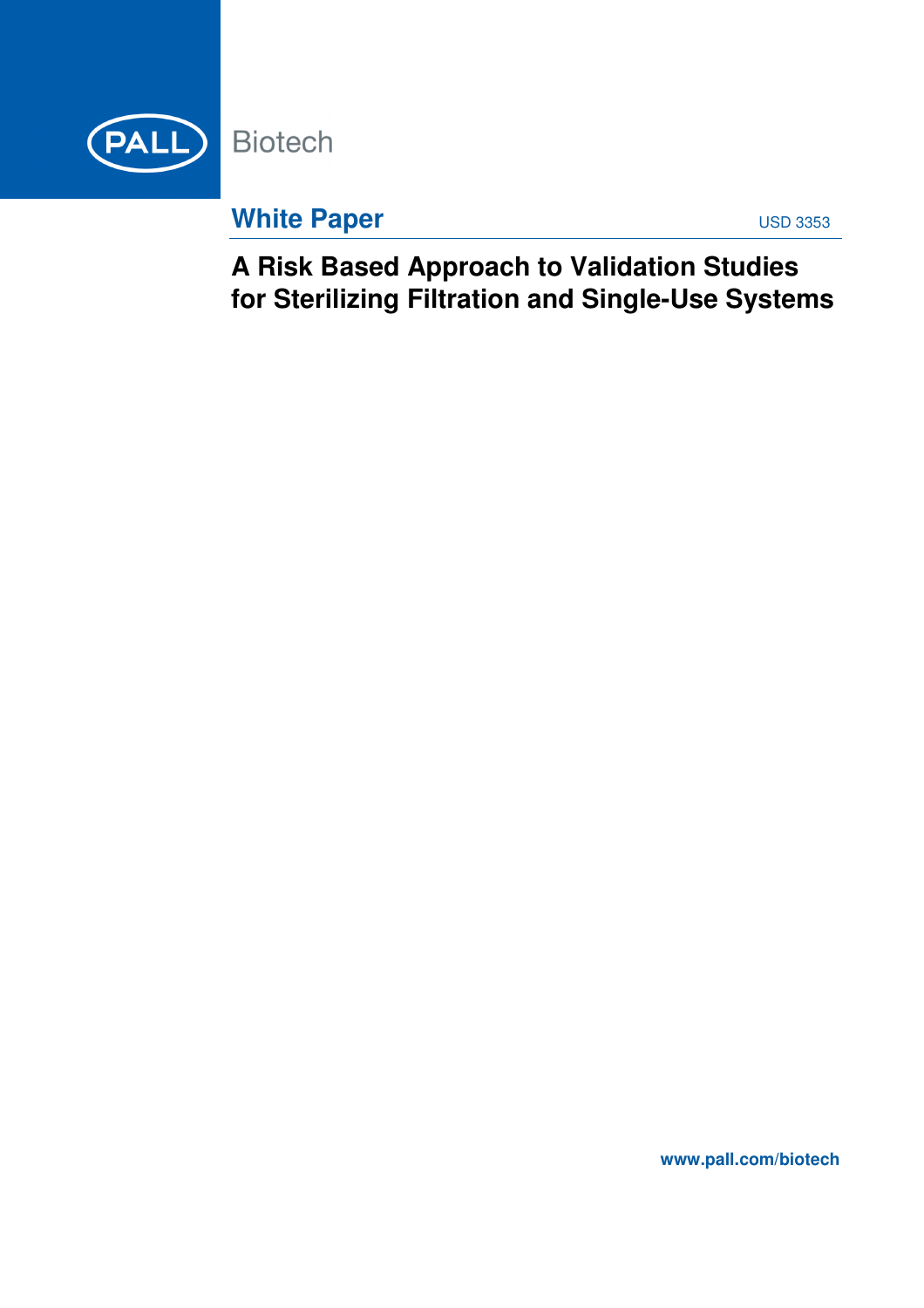# **Contents**

| $\overline{1}$ |     |                                                                                               |  |
|----------------|-----|-----------------------------------------------------------------------------------------------|--|
|                | 1.1 |                                                                                               |  |
|                | 1.2 |                                                                                               |  |
| 2              |     |                                                                                               |  |
| 3              |     |                                                                                               |  |
|                | 3.1 |                                                                                               |  |
|                | 3.2 | How is Filter Integrity Examined During Production? And How is the Filter Integrity Measured, |  |
|                | 3.3 | How Do the Filters Used during Filter Validation Compare to the Filters Used during           |  |
|                | 3.4 |                                                                                               |  |
|                | 3.5 | What Method Was Used to Determine Filter Compatibility during Filter Validation? 6            |  |
|                | 3.6 | What Method Was Used to Determine Filter Extractables during Filter Validation? 6             |  |
|                | 3.7 | What Method Was Used to Determine Drug Adsorption to the Filter during Filter Validation?  7  |  |
|                | 3.8 | What Method Was Used to Determine Bacterial Retention during Filter Validation? 9             |  |
|                | 3.9 | Describe the Method Used to Determine Filter Integrity during Filter Validation               |  |
| 4              |     |                                                                                               |  |
| 5              |     |                                                                                               |  |

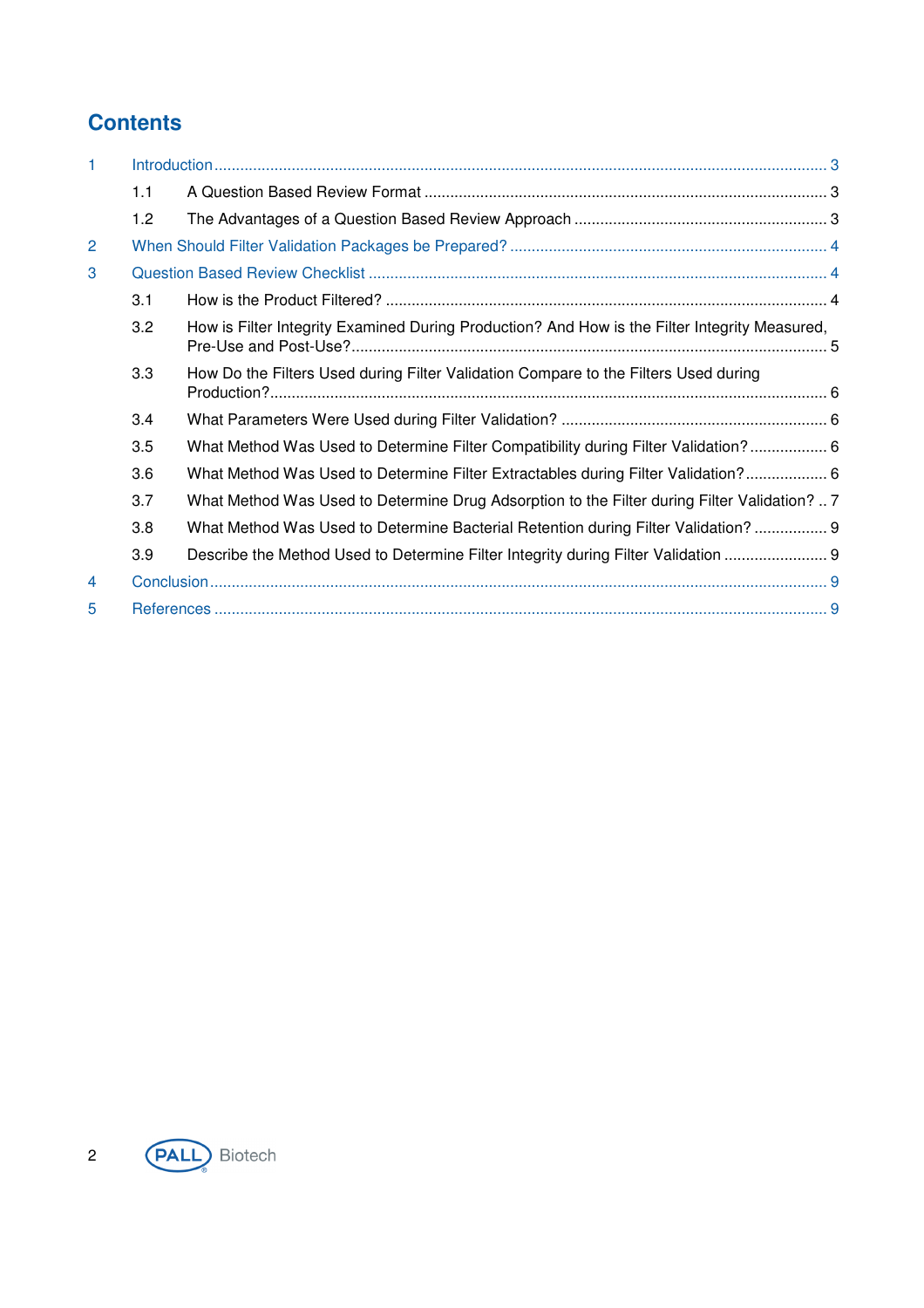# **1 Introduction**

Drug quality cannot be assured only by finished-product testing and process validation is required to establish scientific evidence that a process is capable of delivering an effective and safe drug and does so consistently and reproducibly.

Quality by Design (QbD) was advocated by the FDA as part of the Pharmaceutical Quality for the 21st Century – A Risk Based Approach initiative and it was later addressed in the ICH quidelines  $[1,2,3,4]$ , the draft Annex 1 of the EU GMP guide [5] and the Chinese Guidelines for the Technology and Application of Sterile Filtration [6] as a standard approach to build quality into pharmaceutical development at the start of the process.

Risk mitigation is central to Quality by Design (QbD) and Quality Risk Management (QRM), and increasingly, ways are sought to build quality into production steps, to reduce risk to the patient. With respect to aseptic processing, this includes a thorough understanding of the design space for sterile filtration and single-use systems.

### **1.1 A Question Based Review Format**

One way of capturing the aspects of science and risk for product quality is to adopt a Question based Review – Quality Overall Summary (QbR-QOS) approach. QbR gives a structure through which the data collected by applying QbD can be presented. So far this has been used for Abbreviated New Drug Applications (ANDAs), but the list of questions could equally be applied to new drug applications (NDAs).

Indeed, the FDA stated in the 2014 document, Chemistry Review of Question-based-Review (QbR) Submissions that although implemented for ANDAs, the QbR format could also be used as a basis for developing a structured QOS for NDAs [7]. The principles of QbR could also usefully be applied in regions not controlled by the FDA.

## **1.2 The Advantages of a Question Based Review Approach**

Robert Iser of the FDA in a presentation "Update on Question-based Review" described QbR as "a step in the right direction" [8] as it encourages clear communication and use of similar language. He goes on to say that the use of common quality standards which are consistent with the QbD paradigm and congruent with risk management approaches, encourages justification for choices made throughout the development and manufacture and increases transparency in the applicant's thought processes.

Benefits to applicants include:

- Clear communication
- Effective quality assessment
- Common quality standards
	- o Standardizes submission expectations
	- o Provides clear expectations
	- $\circ$  Provides an opportunity to address critical questions about the product's design, failure risk, and manufacturing controls from both a performance and patient usability perspective.
	- o Reduces questions from the reviewers during the review cycles
	- Use as an internal communication tool

A risk based approach to quality maximizes economy of time, effort and resources and the QbR checklist was developed following these principles. The QbR process can be used as part of the risk assessment approach for sterile filter and single-use system validation.

Using the questions in the QbR checklist to review the validation of a drug process and as a starting point to assess risk, whether for an ANDA or NDA could help manufacturers to maximize the assurance of sterility of their process and meet the expectations of the regulators.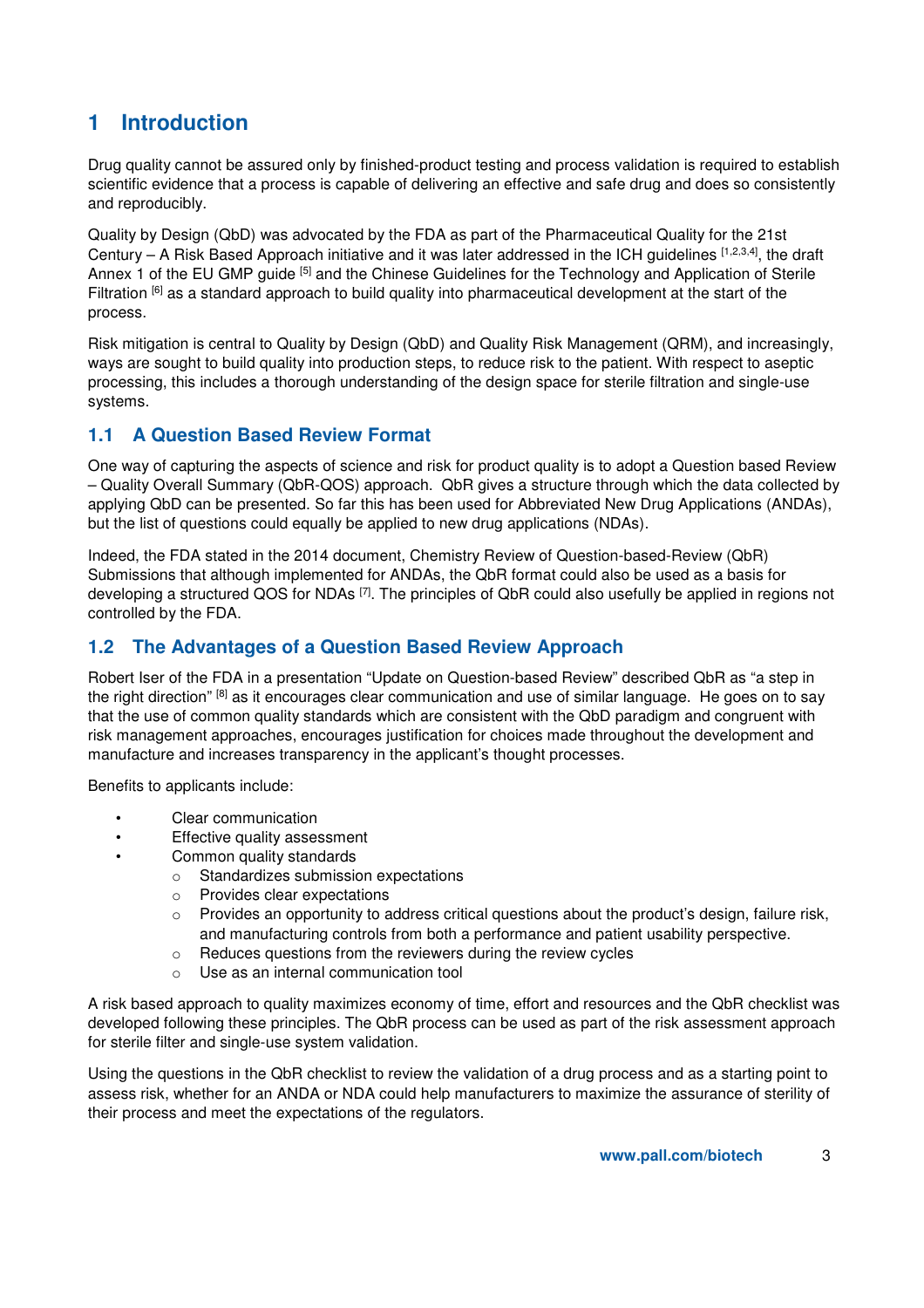The following notes are grouped around the relevant filter validation questions from the QbR document and are meant to assist with a risk assessment of filter validation.

# **2 When Should Filter Validation Packages be Prepared?**

Typically, the final sterilizing filter and / or single-use system validation packages are submitted when the New Drug Application (NDA) is filed.

For products with known risk factors such as increased risk of bacterial penetration with surfactant solutions, liposomes, lipids or emulsions, a risk assessment at Phase 1 or Phase 2 may be initiated. Filter suppliers can help to evaluate the risk to sterility of any given set of processing conditions before initiating the formal filter validation study. If deemed necessary, studies are performed that can help mitigate potential risks associated with sterile filtration or use of single-use systems until it is possible to perform the final validation study.

Ultimately the decision when to perform validation is the end users' responsibility, however there is growing expectations from regulators to have risk mitigation approaches in place from Phase 1 onwards.

## **3 Question Based Review Checklist**

The FDA has issued various QbR documents [7,9,10] for different product types, the questions below are all related to sterilizing filtration.

### **3.1 How is the Product Filtered?**

#### **Filtration process description, purpose of filtration, number of filters used, the pore size and composition of the filters, the filter manufacturer**

ISO 13408-2 (Aseptic processing of healthcare products - sterilizing filtration) [11] contains an appendix which shows various configurations of sterilizing grade filters which can be used to describe the filtration process, the most common ones are shown in Figure 1.

Sterilizing filter pore sizes are rated as either 0.1 um or 0.2 um. While 0.2 um rated sterilizing-grade filters are most commonly used, 0.1 µm filters may be employed for specific, difficult to filter sterilize fluids (e.g. some liposome formulations), or if the process bioburden may contain mycoplasma or waterborne bacteria which can penetrate 0.2  $\mu$ m rated sterilizing rated filters.

Information on filter membrane area, pore size and filter composition can be obtained from the filter supplier.

The risk assessment should also include the filter flushing regime, sterilization method as well as operating conditions including system pressures, temperature and filtration time which all contribute to filtration performance as described in PDA Technical Report No. 26 Sterilizing Filtration of Liquids [12].

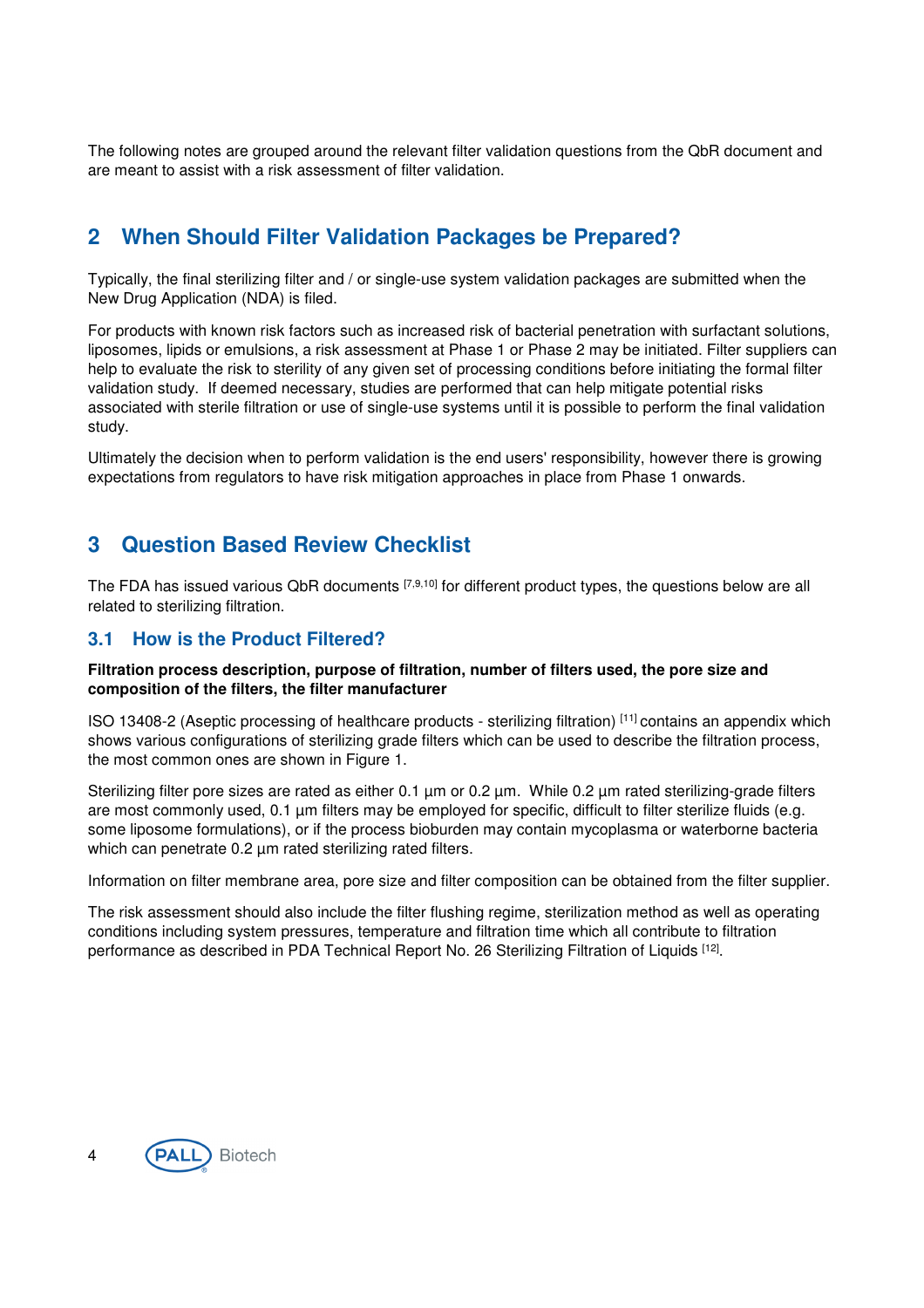#### Figure 1: Common filter configurations



### **3.2 How is Filter Integrity Examined During Production? And How is the Filter Integrity Measured, Pre-Use and Post-Use?**

Industry accepted integrity tests (IT) for sterilizing grade liquid filters are the Forward Flow (or diffusive flow) test and bubble point test. Pall recommends employing the Forward Flow test method for pleated filter devices. For filter devices with a very small filter area and thus very low actual Forward Flow values, Pall recommends the bubble point test method.

The filter device can be wetted with a standard test fluid, such as water, or with the product fluid itself. Product-wetted integrity test parameters can be applied pre-use and post-use, thus minimizing product dilution and flush processes. The principle for determining product wet IT parameters are described in the PDA Technical Report No. 26 Sterilizing Filtration of Liquids [12].

The EU Guide to GMP Annex 1 [5] recommends pre-use, post sterilization integrity testing (PUPSIT) where possible. Implementing integrity testing post sterilization can introduce a risk of breaking the sterile barrier of the process and this needs to be documented as part of the risk assessment. FDA Guidance for Industry [13] only says that pre-use testing can be performed, but does not recommend or mandate it.

If you choose not to perform or the process set-up does not permit a pre-use post sterilization integrity test, an additional risk assessment that adequately justifies the decision should be done.

Whether you are you able to re-process the batch should be considered during both risk assessments. Regulators would likely request supplemental application of reprocessing if this was not anticipated on the original NDA. If reprocessing was incorporated into the NDA detailed procedures and controls beyond those established for routine production is necessary <sup>[14]</sup>. Is the risk of contaminating the process during the IT test lower than the risk of the filter failing post-use?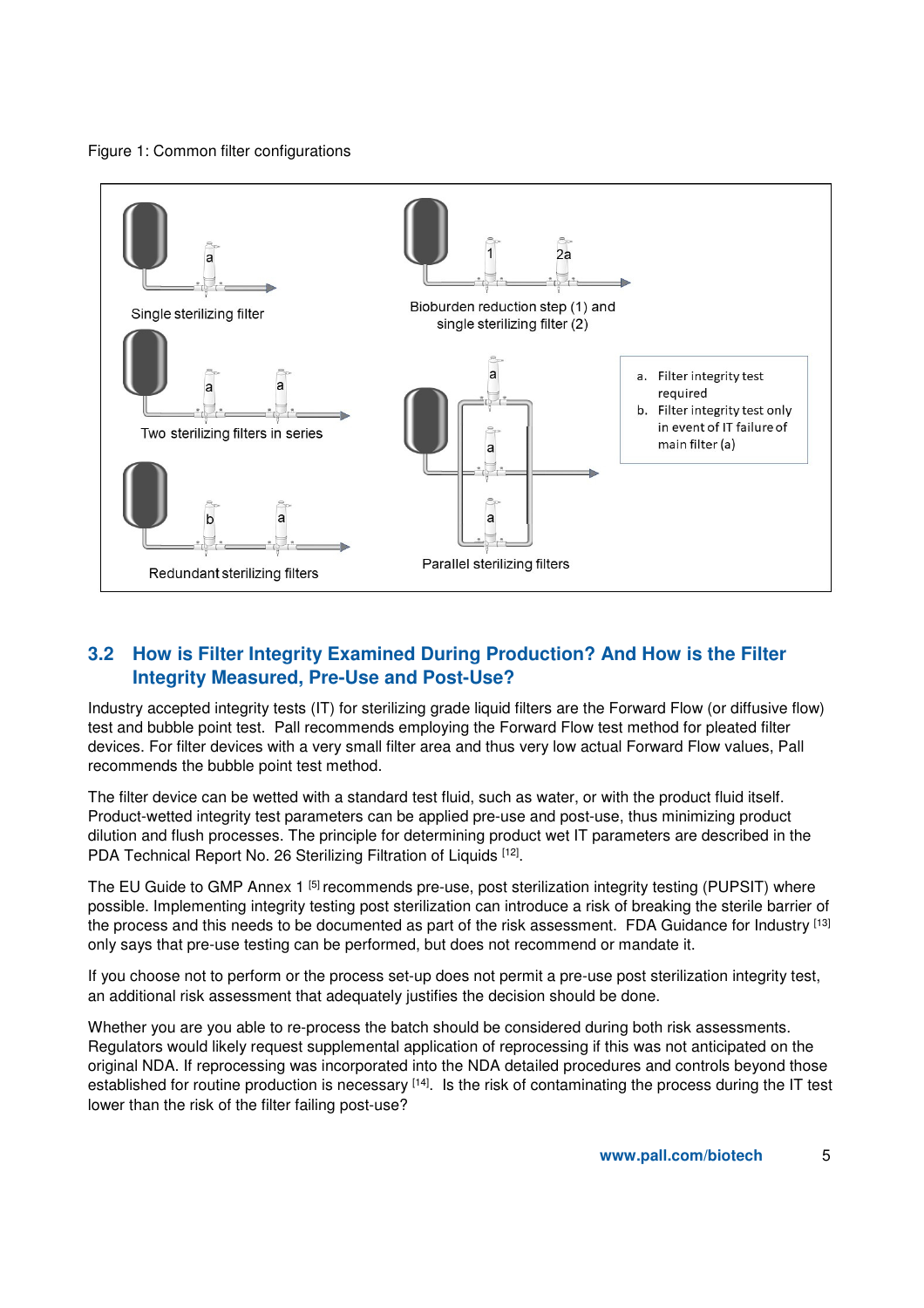## **3.3 How Do the Filters Used during Filter Validation Compare to the Filters Used during Production?**

Bacterial challenge test conditions should simulate the production process, but as they are generally performed in a laboratory, the methodology should be scaled appropriately. 47 mm discs or small filter capsules containing the process filter media are used for bacterial retention and may also be used for adsorption studies.

For bacterial challenge studies, filter media at the low end of the manufacturing specification should be used to meet the regulatory expectations.

For compatibility testing, or generation of product wet integrity test values, the larger filter cartridges or capsules are used.

## **3.4 What Parameters Were Used during Filter Validation?**

#### **Were 'worst case' parameters used in the validation? Typically, filter sterilization conditions, number of sterilization cycles, pressures and flow rates would be considered.**

In process-specific filter validation studies, consideration must be given to use worst-case test parameters for the specific application (e.g. maximum filtration time and batch size). There is a useful table in PDA TR 26 [12] which shows process risk assessment factors, but this offers guidance only, and worst-case parameters should be evaluated for each specific application.

The sterilization parameters used in the process (heat sterilization: temperature and duration, gamma irradiation: maximum dose of 50 kGy) should be used for the conditioning of the filter material prior to filter validation testing.

### **3.5 What Method Was Used to Determine Filter Compatibility during Filter Validation?**

In many cases, where validation work for an existing process is being expanded e.g. for an increased batch size or filter size a risk assessment may be adequate based on existing process data and a rationale written to negate the need for further validation testing.

In process-specific compatibility studies, the integrity of a filter device is assessed after exposure to the drug product by a non-destructive integrity test, such as Forward Flow or bubble point test, depending on the filter device employed for the respective study.

The compatibility of the test filter with the process fluid is also addressed in the bacterial challenge study: during this study, the test filter is exposed to the process fluid under the process conditions with respect to exposure time, temperature, flow and pressure and subsequently submitted to bacterial challenge testing, thus confirming that the retention properties of the filter media was not impacted by the exposure to the process fluid.

#### **3.6 What Method Was Used to Determine Filter Extractables during Filter Validation?**

#### **Justification for the presence of these extractable materials should be provided.**

All product contact components should be assessed for extractables and leachables. A risk assessment decision tree is shown in Figure 2.

A risk assessment might look at where the filter or single-use system is in the process and the further upstream the component, the lower the risk that an impurity will end up in the final product.

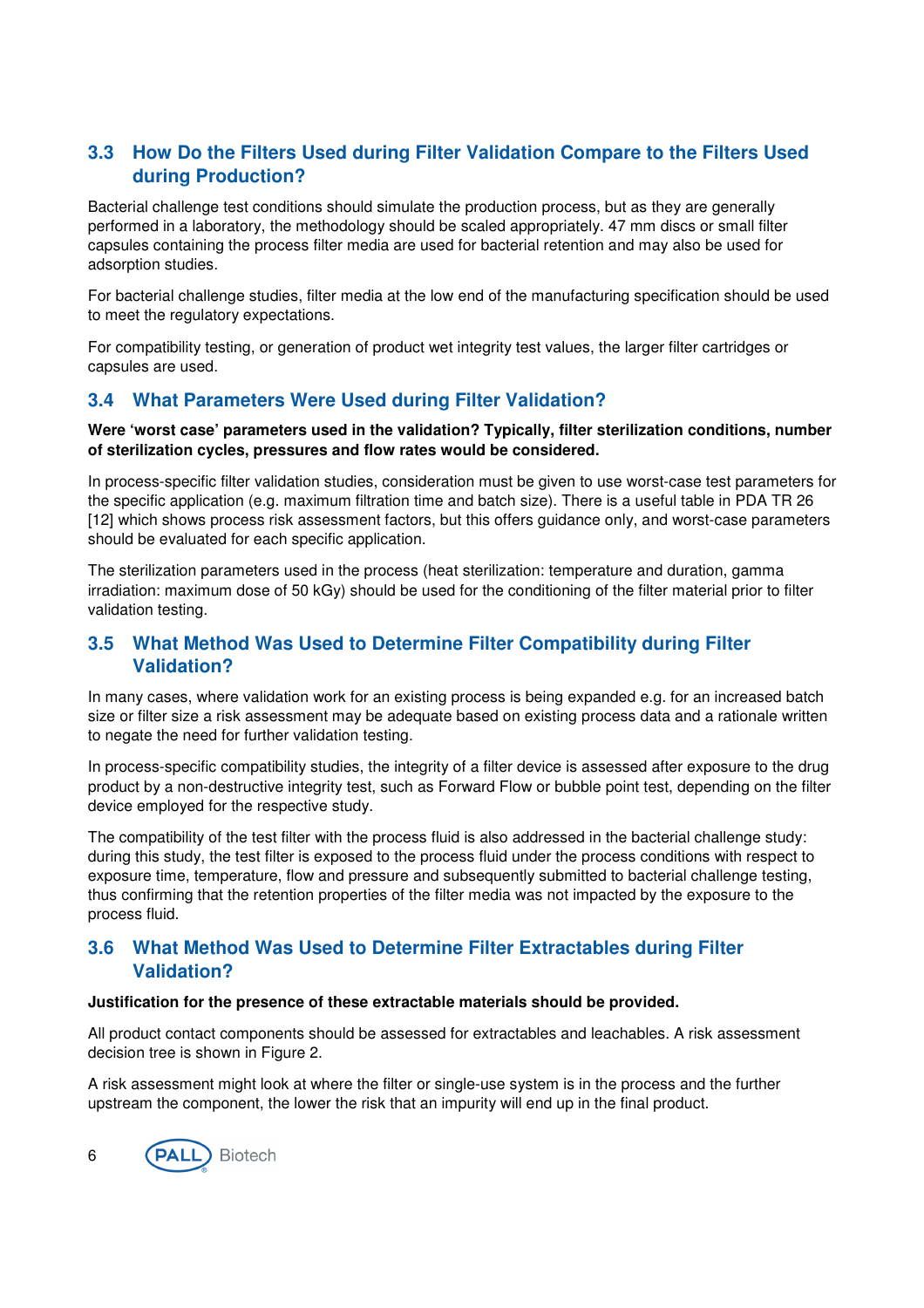USP 665 and BioPhorum Operations Group (BPOG) recommend approaches to model solvents and that suppliers should provide standard data using these solvents which may assist with a risk assessment [15]. A risk assessment may show that standard extractables data provided by suppliers using the BPOG format is sufficient.

If process specific data is required, a model solvent approach may be taken to determine filter extractables. Pall developed a model solvent approach to mimic the drug composition and provide a reasonable worst case for the drug product. It simulates worst-case process conditions, such as exposure time, temperature, sterilization/pretreatment steps, surface area to volume ratio and product extracting properties and is designed to determine the upper-bound level of potential leachables that may migrate from the process equipment into the pharmaceutical formulation or process fluid under standard operating conditions.

Risk assessments should be undertaken as part of the extractables study, including estimating the maximum daily patient exposure of potential leachables and providing independent toxicological assessments of specific impurities.

If warranted by the risk assessment, subsequent leachables studies can be performed with the actual drug product, or closely modeled simulant, to determine the actual levels of previously-identified extractables that migrate into the drug product under actual use. These are typically lower than those determined during worstcase extractables studies.

#### **3.7 What Method Was Used to Determine Drug Adsorption to the Filter during Filter Validation?**

The majority of adsorption in a filter is due to media membrane which has a much larger surface area than other filter components.

In process-specific validation studies, typically 47 mm discs of the filter media that is used in the production scale filter device are employed. In some cases, small filter devices with that filter media are being employed for these tests. The drug product is filtered and samples taken during the course of filtration.

The samples analysis will typically be carried out by the drug manufacturer as it will be specific to the critical quality attributes of the drug product.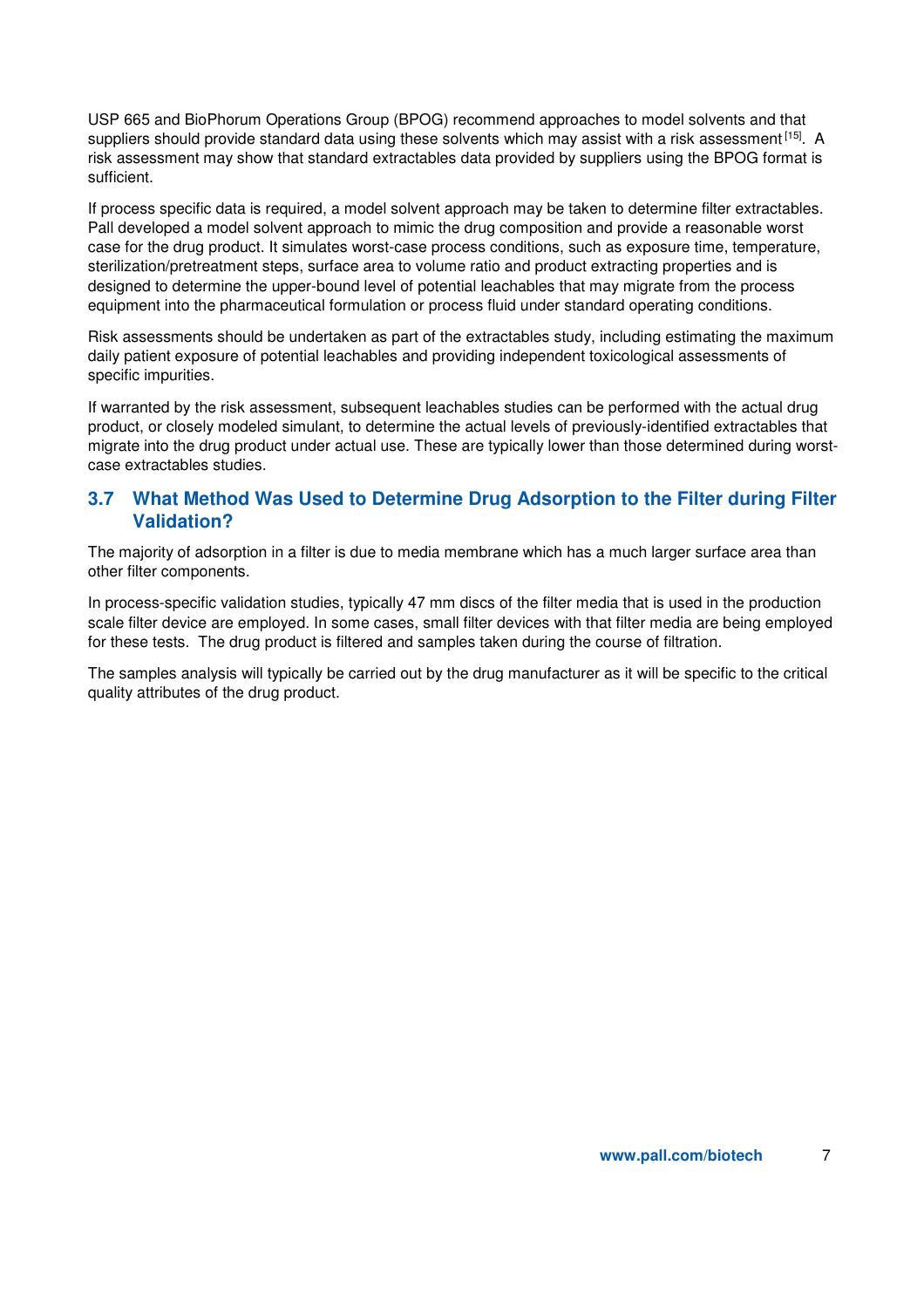



(PALL) Biotech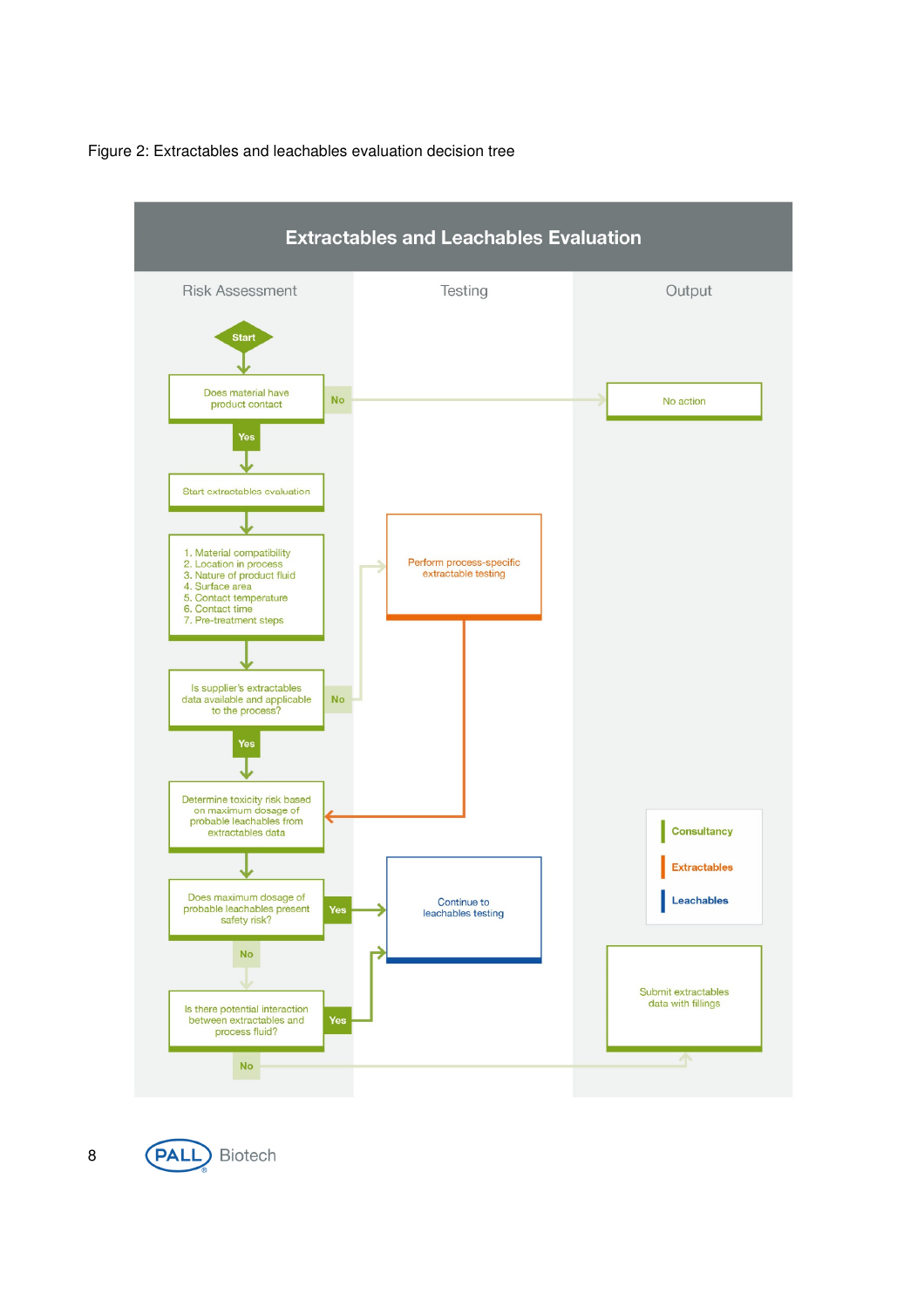### **3.8 What Method Was Used to Determine Bacterial Retention during Filter Validation?**

**Which test organism was used? Is the test organism viable in the process fluid? If not, was a simulated product used? If a simulated product was used, provide a description of the simulated product. What was the time the product was recirculated through the filter and the pressure or flow rate used?** 

In process-specific validation studies, bacterial challenge studies are performed down-scaling from the defined manufacturing process, using a worst-case approach. Typically, Brevundimonas diminuta (ATCC 19146) is used as challenge organism; however, bioburden isolates can also be used, if it is expected to be smaller than Brevundimonas diminuta (ATCC 19146) when suspended in the drug product. A simulant is used after exposure to the drug product to the filters when the drug product solution negatively impacts the viability of the challenge organism.

For fluids with properties known to foster bacterial penetration through 0.2 µm rated filter media, for example liposome emulsions, a feasibility study may be carried out prior to the process-specific validation study, to evaluate and confirm that the selected filter media candidate is capable of providing a sterile effluent under the process conditions.

#### **3.9 Describe the Method Used to Determine Filter Integrity during Filter Validation**

In process-specific bacterial challenge studies, a non-destructive integrity test, such as Forward Flow or bubble point test, depending on the filter device, is used to assess filter integrity prior to and after challenge. For the typically used 47 mm discs, bubble point testing is employed.

# **4 Conclusion**

Using the questions in the QbR checklist to review the validation of a drug process and as a starting point to assess risk, whether for an ANDA or NDA could help manufacturers to maximize the assurance of sterility of their process and meet the expectations of the regulators.

## **5 References**

- 1. ICH Q8: Pharmaceutical Development
- 2. ICH Q8 (R2): Pharmaceutical Development Revision
- 3. ICH Q9: Quality Risk Management
- 4. ICH Q10: Pharmaceutical Quality System
- 5. EU Guidelines to Good Manufacturing Practice Medicinal Products for Human and Veterinary Use, Annex 1 Manufacture of Sterile Medicinal Products, 2008.
- 6. Guidelines for the Technology and Application of Sterile Filtration by NMPA (2018, #85)
- 7. UCM423752 (MAPP 5015.10) Policy and Procedures, Office of Pharmaceutical Science, Chemistry Review of Question-based Review (QbR) Submissions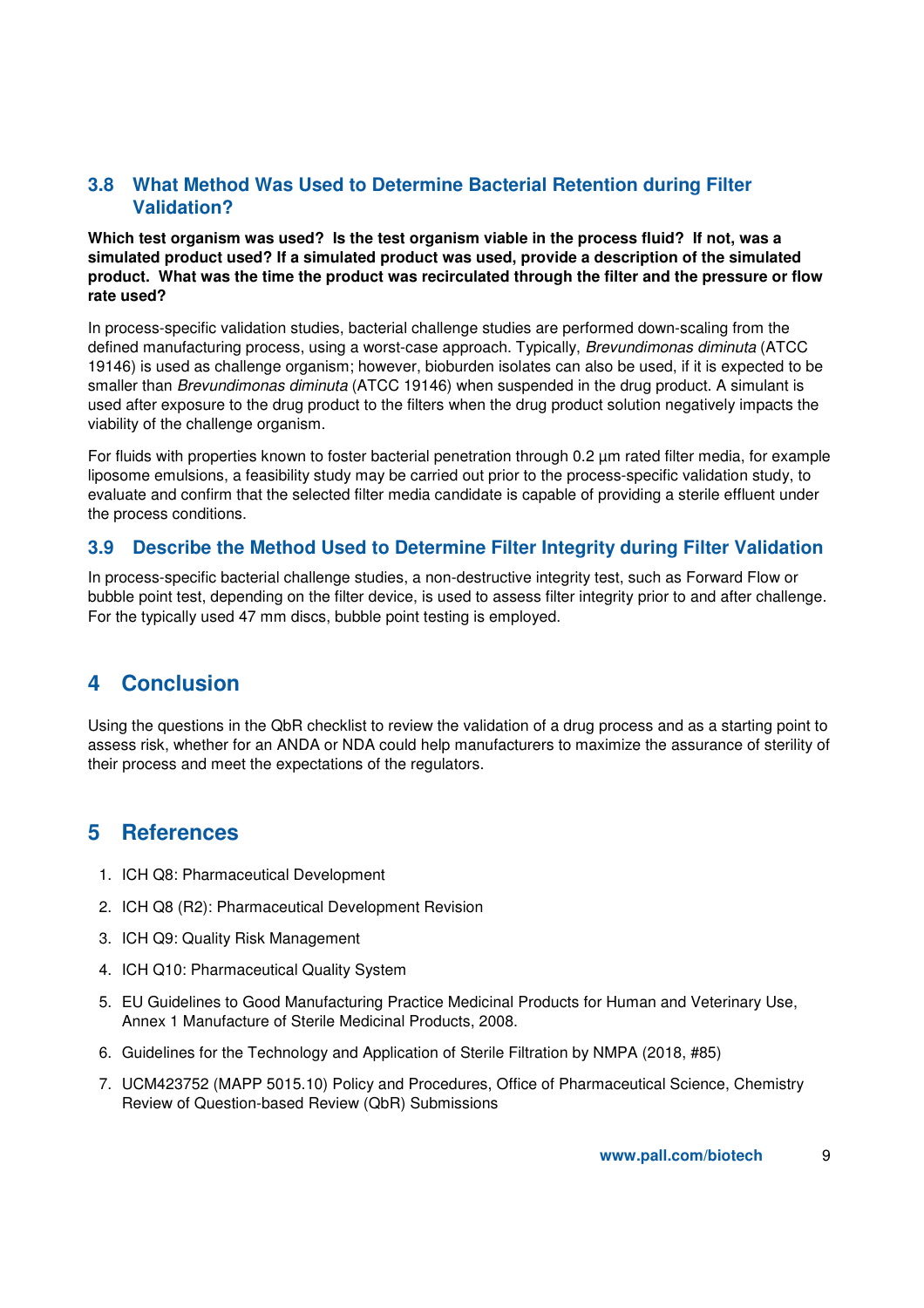- 8. https://www.fda.gov/media/91769/download
- 9. UVM401339 Question-based Review (QbR) for Sterility Assurance of Aseptically Processed Products: Quality Overall Summary Outline
- 10. UCM276168 Question-based Review (QbR) for Sterility Assurance of Terminally Sterilized Products: Quality Overall Summary Outline.
- 11. ISO 13408 2 Aseptic processing of health care products Part 2 Sterilizing filtration
- 12. PDA Technical Report No. 26 Sterilizing Filtration of Liquids Revised 2008, PDA Journal of Pharmaceutical Science and Technology, 2000, Supplement Volume 62, No.S-5
- 13. US FDA, Guidance for Industry Sterile Drug Products Produced by Aseptic Processing Current Good Manufacturing Practice (2004)
- 14. FDA Guideline for Submitting Supporting Documentation in Drug Applications for the Manufacture of Drug Products
- 15. BioPhorum Operations Group (BPOG) Best Practices Guide for Evaluating Leachables Risk From Polymeric Single-Use Systems Used in Biopharmaceutical Manufacturing